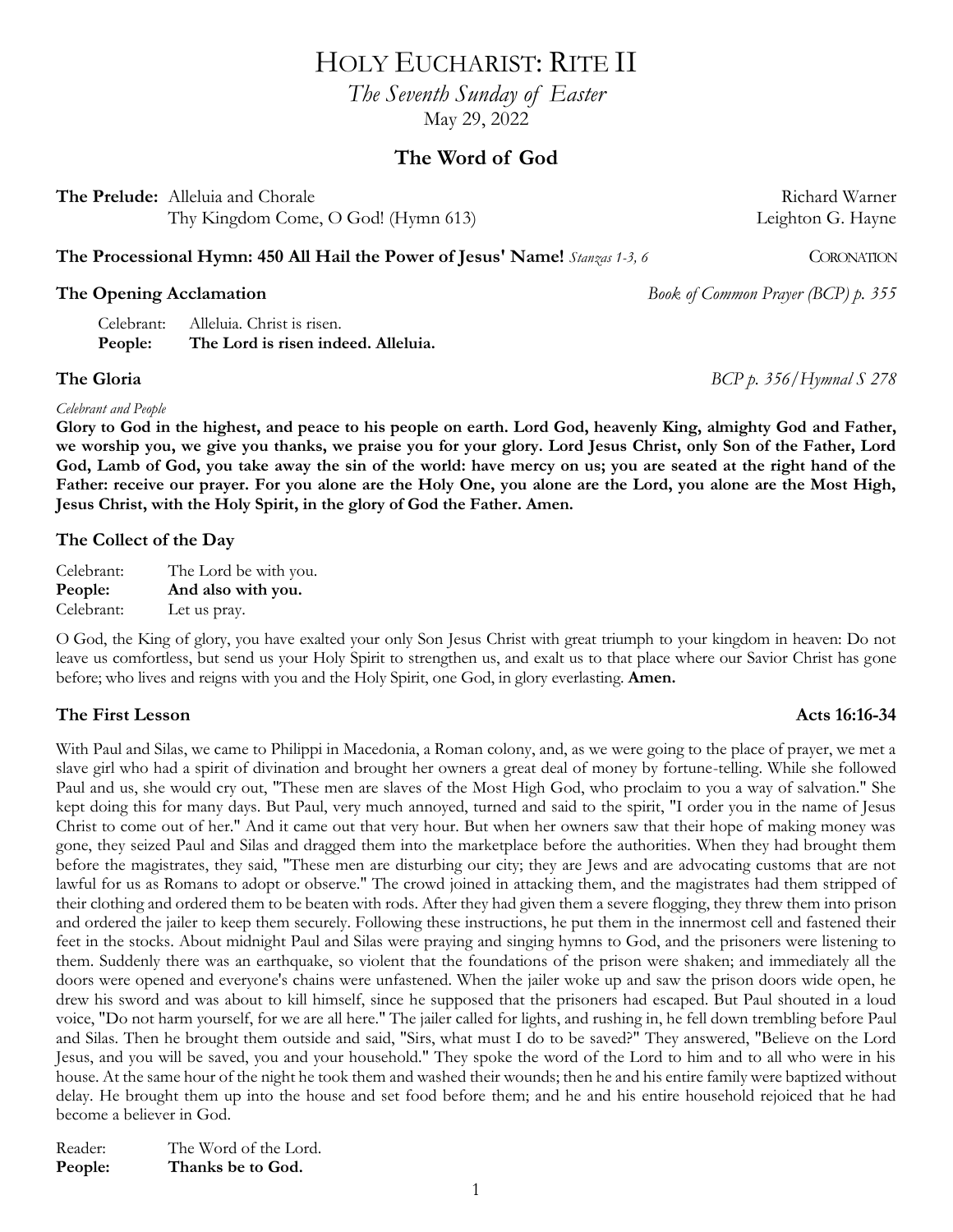## **Psalm 97** *Read responsively by half verse.*

The LORD is King; let the earth rejoice; \* **let the multitude of the isles be glad.** Clouds and darkness are round about him, \* **righteousness and justice are the foundations of his throne.** A fire goes before him \* **and burns up his enemies on every side.** His lightnings light up the world; \* **the earth sees it and is afraid.** The mountains melt like wax at the presence of the LORD, \* **at the presence of the Lord of the whole earth.** The heavens declare his righteousness, \* **and all the peoples see his glory.** Confounded be all who worship carved images and delight in false gods! \* **Bow down before him, all you gods.** Zion hears and is glad, and the cities of Judah rejoice, \* **because of your judgments, O LORD.** For you are the LORD, most high over all the earth;  $*$ **you are exalted far above all gods.** The LORD loves those who hate evil;  $*$ **he preserves the lives of his saints and delivers them from the hand of the wicked.** Light has sprung up for the righteous, \* **and joyful gladness for those who are truehearted.** Rejoice in the LORD, you righteous, \* **and give thanks to his holy Name.**

## **The Second Lesson Revelation 22:12-14,16-17,20-21**

At the end of the visions I, John, heard these words: "See, I am coming soon; my reward is with me, to repay according to everyone's work. I am the Alpha and the Omega, the first and the last, the beginning and the end." Blessed are those who wash their robes, so that they will have the right to the tree of life and may enter the city by the gates. "It is I, Jesus, who sent my angel to you with this testimony for the churches. I am the root and the descendant of David, the bright morning star." The Spirit and the bride say, "Come." And let everyone who hears say, "Come." And let everyone who is thirsty come. Let anyone who wishes take the water of life as a gift. The one who testifies to these things says, "Surely I am coming soon." Amen. Come, Lord Jesus! The grace of the Lord Jesus be with all the saints. Amen.

Reader: The Word of the Lord. **People: Thanks be to God.**

## **The Sequence Hymn: 613 Thy Kingdom Come, O God!** ST. CECILIA

*Stanzas 1-3 are sung before the Gospel, 4 & 5 are sung after.*

Deacon: The Holy Gospel of our Lord Jesus Christ according to John. **People: Glory to you, Lord Christ.**

Jesus prayed for his disciples, and then he said. "I ask not only on behalf of these, but also on behalf of those who will believe in me through their word, that they may all be one. As you, Father, are in me and I am in you, may they also be in us, so that the world may believe that you have sent me. The glory that you have given me I have given them, so that they may be one, as we are one, I in them and you in me, that they may become completely one, so that the world may know that you have sent me and have loved them even as you have loved me. Father, I desire that those also, whom you have given me, may be with me where I am, to see my glory, which you have given me because you loved me before the foundation of the world. "Righteous Father, the world does not know you, but I know you; and these know that you have sent me. I made your name known to them, and I will make it known, so that the love with which you have loved me may be in them, and I in them."

Deacon: The Gospel of the Lord. **People: Praise to you, Lord Christ.**

## **The Gospel John 17:20-26**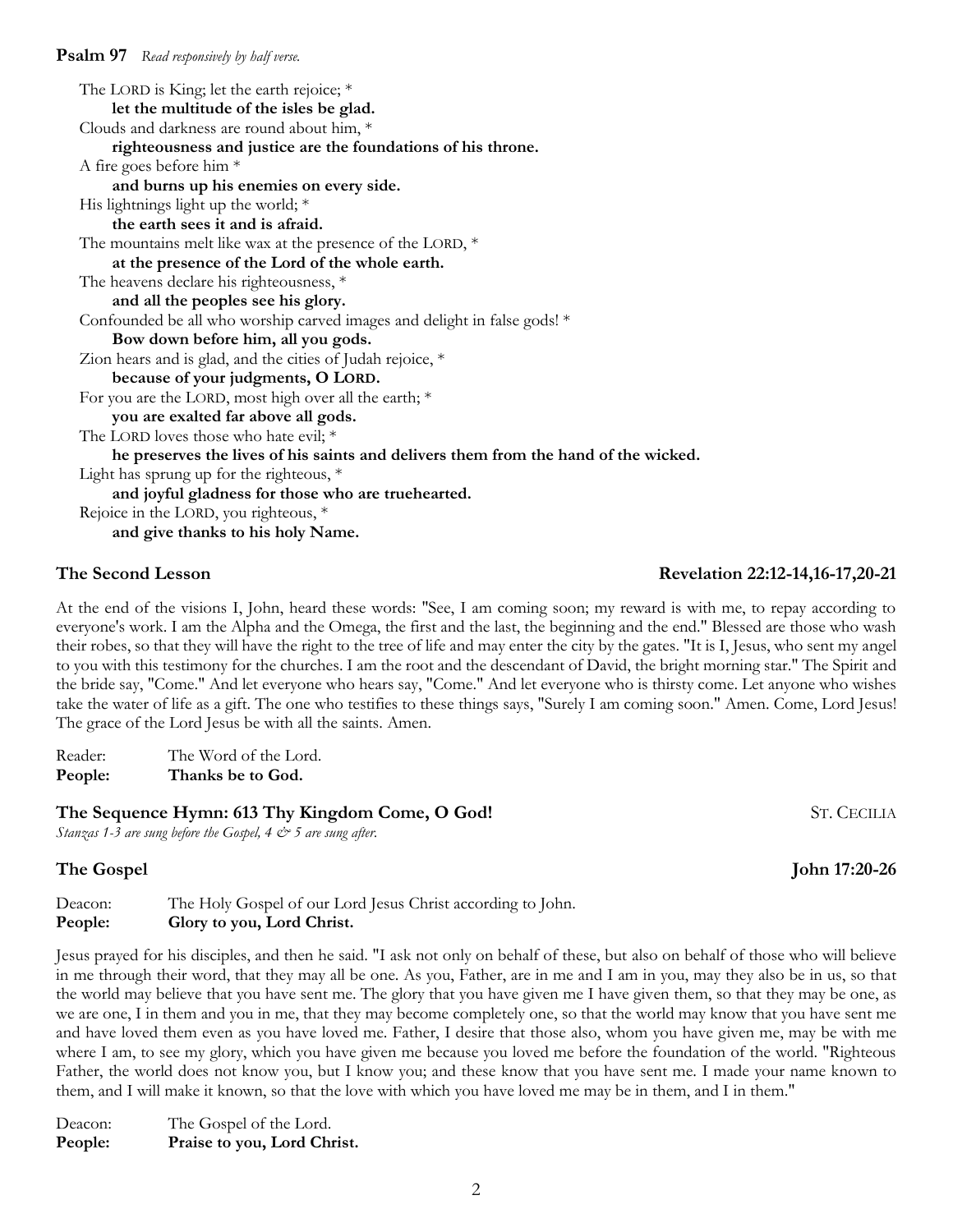## **The Nicene Creed** *BCP p. 358*

**We believe in one God, the Father, the Almighty, maker of heaven and earth, of all that is, seen and unseen. We believe in one Lord, Jesus Christ, the only Son of God, eternally begotten of the Father, God from God, Light from Light, true God from true God, begotten, not made, of one Being with the Father. Through him all things were made. For us and for our salvation he came down from heaven: by the power of the Holy Spirit he became incarnate from the Virgin Mary, and was made man. For our sake he was crucified under Pontius Pilate; he suffered death and was buried. On the third day he rose again in accordance with the Scriptures; he ascended into heaven and is seated at the right hand of the Father. He will come again in glory to judge the living and the dead, and his kingdom will have no end. We believe in the Holy Spirit, the Lord, the giver of life, who proceeds from the Father and the Son. With the Father and the Son he is worshiped and glorified. He has spoken through the Prophets. We believe in one holy catholic and apostolic Church. We acknowledge one baptism for the forgiveness of sins. We look for the resurrection of the dead, and the life of the world to come. Amen.**

## **The Prayers of the People** *Please read together the names on our prayer list, when prompted.*

Heavenly King, for us you endured the cross and the grave. When we were yet sinners, you redeemed and saved us. May we sing your eternal praises everywhere we go, saying Christ is risen. **Christ is risen indeed. Alleluia!**

In this Easter season, may we commit ourselves to work for the unity of the church, that Christ's body may be one, for Christ is risen. **Christ is risen indeed. Alleluia!**

We pray for our nation, and our world, and for its leaders, and especially for the people of Ukraine, that your spirit of peace and renewal may overcome our differences, for Christ is risen. **Christ is risen indeed. Alleluia!**

Comfort all who suffer, and surround them with your grace. Together we pray for: **Anne, Bob, Donna, Elke, Erin, Gary, Gray, Hilary, Jay, Jackie, Jean, Jeanie, Judy, Ken, Leslie, Marge, Melissa, Norm, Paul, Rebecca, Roger, Sandy, Sue, Wilson.** We pray also for those killed in Uvalde, Texas, and their loved ones. Are there others? May they know your healing love, for Christ is risen. **Christ is risen indeed. Alleluia!**

Give rest to all who have died and help us to trust that their pain is no more, for Christ is risen. **Christ is risen indeed. Alleluia!**

May we have the persistent faith of Mary Magdalene and the women at the tomb. We pray for the members of the Episcopal Student Fellowship at Davidson College who graduate today, and for all our parishioners graduating from high school and college this year. Make us your sign of new life in our world, for Christ is risen. **Christ is risen indeed. Alleluia!** 

## *Celebrant*

God of life, we thank you for the mystery planted in us, the paradox of life from death and community from scattered disciples. We praise you for the dying which saves us from death and for the rising which brings us life. We pray, as we live, through Jesus the risen one, in the power of the Holy Spirit, now and forever. **Amen.**

# **The Campaign Collect**

Lord Jesus, you spoke in parables of growing seeds. You gathered strangers around tables and called them friends. You knelt at the disciples' feet to teach them how to serve one another. Now, you have moved us to build a space in which we can ever more faithfully follow your example of growing, gathering, and serving. We offer our gratitude for the vision and work of previous generations who helped make St. Alban's what it is today. As we build on that foundation, give us their energy, commitment, and generosity. May this campaign strengthen our love of you and our neighbor. Bless and guide our work, begun, continued, and ended in you, that it may glorify your name, and help us become the Beloved Community you call us to be. **Amen.**

## **The Exchange of the Peace** *BCP p. 360*

Celebrant: The peace of the Lord be always with you. **People: And also with you.** 

## **The Greeting and Announcements**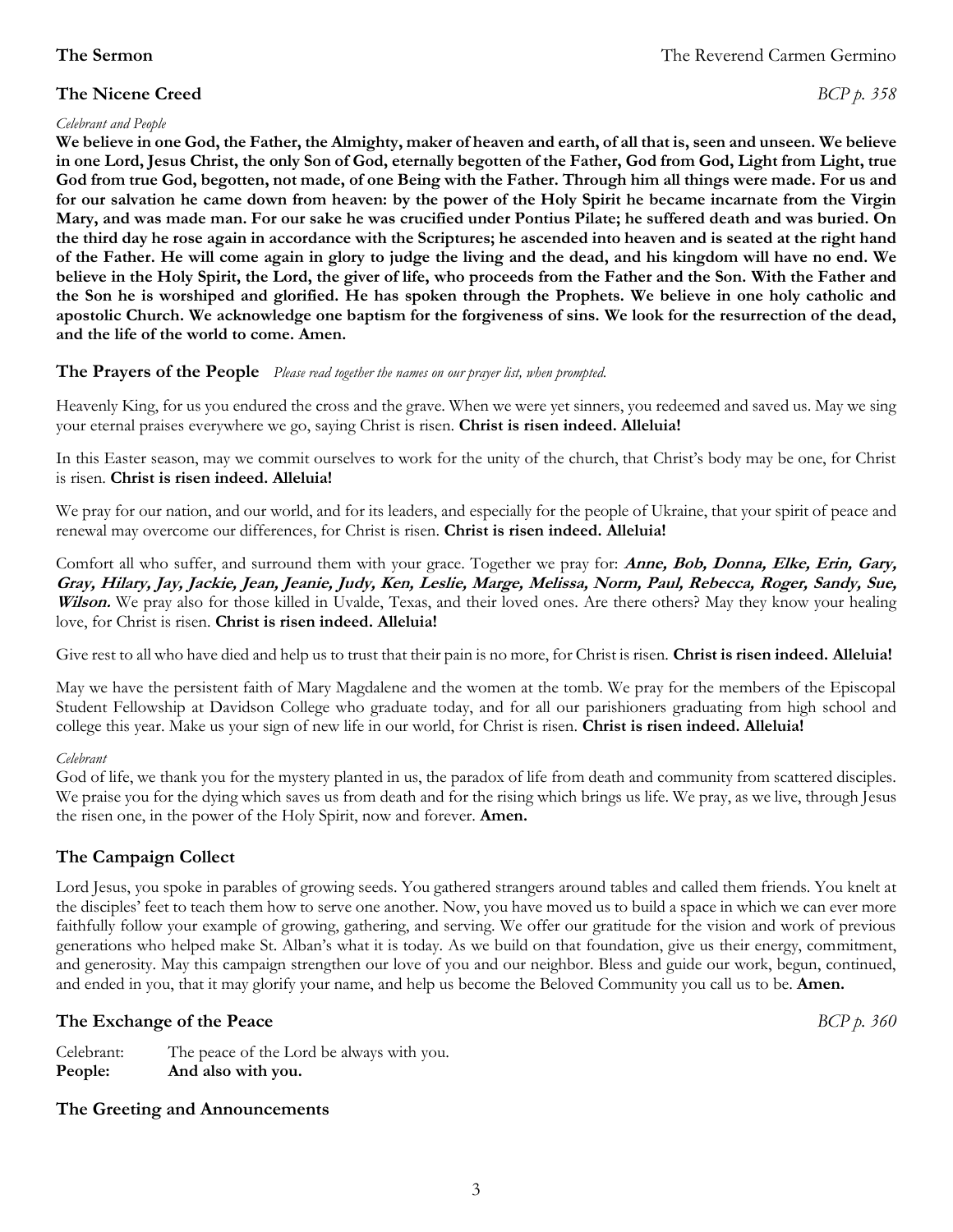# **The Holy Communion**

**The Offertory Anthem:** King of All Ages, Throned on High Music: Paul Isom

King of all ages, throned on high, yet savior too of those with faith, death at your onslaught died in fear and grace triumphant rules supreme.

Risen from death, the heavenly Christ receives from God the Father's hand power over all created things: a gift he could not know on earth.

Then at your coming on the clouds with shining strength to be our judge, cancel the debt we owe you still, give back the glory we have lost.

Glory, glory to you, O Christ, exalted from our sight, reigning in bliss for evermore, with Father, and with Paraclete. Amen.

Words: 10th century Latin. tr. Mt. Saint Bernard Abbey

*Let us with gladness present the offerings and oblations of our life and labor to the Lord. To utilize our text-to-give option, simply text "ALBANS" to 73256.*

## **The Presentation of Gifts**

## **The Festival Doxology** LASST UNS ERFREUEN

**Praise God, from whom all blessings flow; Praise him, all creatures here below; Alleluia! Alleluia! Praise him above, ye heavenly host: Praise Father, Son, and Holy Ghost. Alleluia! Alleluia! Alleluia! Alleluia! Alleluia!**

## **The Great Thanksgiving, Prayer A** *BCP p. 361*

## **The Sursum Corda**

| Celebrant: | The Lord be with you.                      |
|------------|--------------------------------------------|
| People:    | And also with you.                         |
| Celebrant: | Lift up your hearts.                       |
| People:    | We lift them to the Lord.                  |
| Celebrant: | Let us give thanks to the Lord our God.    |
| People:    | It is right to give him thanks and praise. |

### *Celebrant*

It is right, and a good and joyful thing, always and everywhere to give thanks to you, Father Almighty, Creator of heaven and earth.

### *The Celebrant continues…*

Therefore we praise you, joining our voices with Angels and Archangels and with all the company of heaven, who for ever sing this hymn to proclaim the glory of your Name:

### **The Sanctus** *BCP p. 362/Hymnal S 128*

## *Celebrant and People*

### **Holy, Holy, Holy Lord, God of power and might, heaven and earth are full of your glory. Hosanna in the highest. Blessed is he who comes in the name of the Lord. Hosanna in the highest.**

### *Celebrant*

Holy and gracious Father: In your infinite love you made us for yourself, and, when we had fallen into sin and become subject to evil and death, you, in your mercy, sent Jesus Christ, your only and eternal Son, to share our human nature, to live and die as one of us, to reconcile us to you, the God and Father of all.

4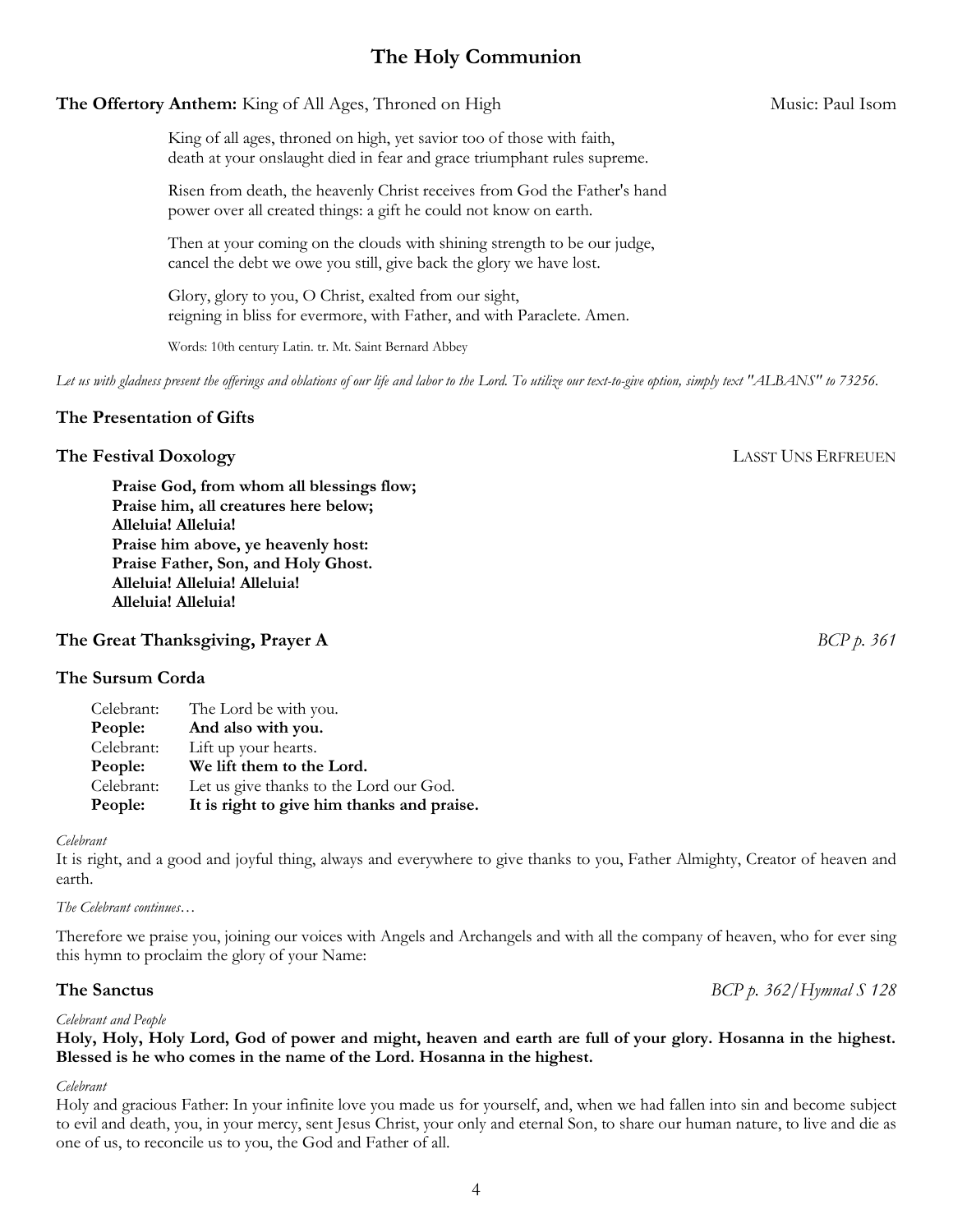5

He stretched out his arms upon the cross, and offered himself, in obedience to your will, a perfect sacrifice for the whole world.

On the night he was handed over to suffering and death, our Lord Jesus Christ took bread; and when he had given thanks to you, he broke it, and gave it to his disciples, and said, "Take, eat: This is my Body, which is given for you. Do this for the remembrance of me."

After supper he took the cup of wine; and when he had given thanks, he gave it to them, and said, "Drink this, all of you: This is my Blood of the new Covenant, which is shed for you and for many for the forgiveness of sins. Whenever you drink it, do this for the remembrance of me."

Therefore we proclaim the mystery of faith:

*Celebrant and People* **Christ has died. Christ is risen. Christ will come again.**

*Celebrant*

We celebrate the memorial of our redemption, O Father, in this sacrifice of praise and thanksgiving. Recalling his death, resurrection, and ascension, we offer you these gifts.

Sanctify them by your Holy Spirit to be for your people the Body and Blood of your Son, the holy food and drink of new and unending life in him. Sanctify us also that we may faithfully receive this holy Sacrament, and serve you in unity, constancy, and peace; and at the last day bring us with all your saints into the joy of your eternal kingdom.

All this we ask through your Son Jesus Christ: By him, and with him, and in him, in the unity of the Holy Spirit all honor and glory is yours, Almighty Father, now and for ever. **Amen.**

## *Celebrant*

And now, as our Savior Christ has taught us, we are bold to say,

## **The Lord's Prayer** *BCP p. 364*

## *Celebrant and People*

**Our Father, who art in heaven, hallowed be thy Name, thy kingdom come, thy will be done, on earth as it is in heaven. Give us this day our daily bread. And forgive us our trespasses, as we forgive those who trespass against us. And lead us not into temptation, but deliver us from evil. For thine is the kingdom, and the power, and the glory, for ever and ever. Amen.** 

| The Fraction                        |                                                                                                                                              | BCP p. $364/H$ ymnal S 154 |
|-------------------------------------|----------------------------------------------------------------------------------------------------------------------------------------------|----------------------------|
| Celebrant:<br>People:<br>Celebrant: | Alleluia. Christ our Passover is sacrificed for us.<br>Therefore let us keep the feast. Alleluia.<br>The gifts of God for the People of God. |                            |

## **The Ministration of Communion** *BCP p. 365*

# **The Communion Hymn: 174 At the Lamb's High Feast We Sing SALZBURG SALZBURG**

## **The Prayer for Spiritual Communion** *This prayer is meant to be prayed by those who are unable to attend in-person worship for any reason.*

In union, blessed Jesus, with the faithful gathered at every altar of your Church where your blessed Body and Blood are offered this day, (and remembering particularly my own parish and those worshipping there) I long to offer you praise and thanksgiving, for creation and all the blessings of this life, for the redemption won for us by your life, death, and resurrection, for the means of grace and the hope of glory. I believe that you are truly present in the Holy Sacrament, and, since I cannot at this time receive communion, I pray you to come into my heart, my soul, and my mind. Let nothing separate me from you; let me serve you in this life until, by your grace, I come to your glorious kingdom and unending peace. Amen.

## **The Post Communion Prayer** *BCP p. 365*

*Celebrant* Let us pray.